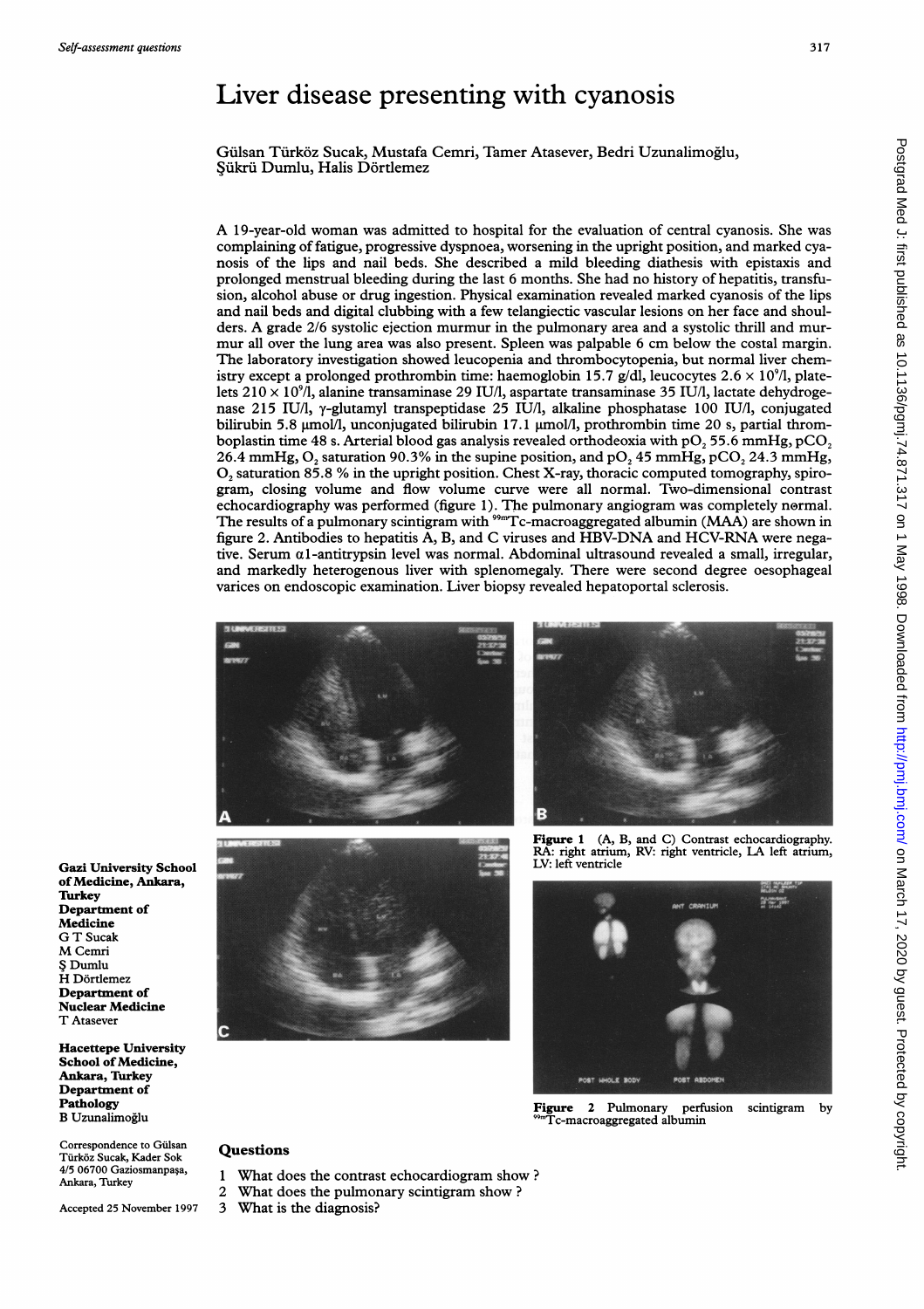## Answers

#### QUESTION 1

During a normal contrast echocardiography, microbubbles created with agitated saline are injected into a peripheral intravenous line; after opacification of right atrium and ventricle, microbubbles are expected to be cleared via one passage through the pulmonary circulation without any opacification in the left side of the heart. Two-dimensional contrast echocardiography in our patient (figure 1A) shows normal cardiac chambers, opacification of the right atrium and ventricle by the microbubbles (figure 1B), and delayed opacification of the left atrium and ventricle by the microbubbles (figure  $1$ C), three beats  $(2 s)$  after the opacification of the right side of the heart, suggesting an intrapulmonary arteriovenous shunt. A pulmonary angiogram and lung perfusion scintigram were performed to identify the nature of the intrapulmonary shunts.

#### QUESTION 2

Figure 2 shows the whole body images of the pulmonary perfusion scintigram by <sup>99m</sup>Tcmacroaggregated albumin. The whole body imaging revealed a significant uptake in the lung and kidneys and a lesser amount in liver and spleen, which confirmed the presence of intrapulmonary shunts. The shunt ratio was estimated to be 50% by a quantitative radionuclide method.' Macroalbumin aggregates which exceed  $20 \mu m$  in diameter are expected to be trapped in the normal pulmonary bed. A scan showing uptake of radionuclide over the brain, kidneys, and other organs confirmed the presence of transit through the intrapulmonary shunt(s). A normal pulmonary angiogram and the intact atrial and ventricular septum demonstrated in the contrast echocardiogram confirmed the functional nature of the intrapulmonary shunts.

#### QUESTION 3

The diagnosis is hepatopulmonary syndrome (HPS), a term originally coined by Kennedy and Knudson in  $1977<sub>i</sub><sup>2</sup>$  to describe a clinical entity characterised by arterial hypoxaemia in patients with chronic liver disease but no cardiopulmonary disease. The pathogenesis of hypoxaemia in HPS is explained by pulmonary vascular abnormalities, consisting of precapillary dilatation, direct arterial-venous communications, and dilated pleural vessels, causing a ventilation perfusion mismatch.'

The young age and presenting symptoms (central cyanosis, digital clubbing and dyspnoea) of our patient suggested congenital cyanotic heart disease. The two dimensional contrast echocardiogram, while excluding the possibility of an intracardiac shunt, suggested an intrapulmonary shunt. The pulmonary angiogram was normal, directing us to the functional nature of the shunt(s). The splenomegaly, cytopenias, oesophageal varices, ultrasonographic appearance of the liver and the prolonged prothrombin time, suggested chronic liver disease with hypersplenism, although no serological indications for this diag-

### Liver diseases associated with  $HPS<sup>3-4</sup>$

- $\bullet$  cirrhosis (cryptogenic, alcoholic, postnecrotic,
	- primary biliary, juvenile, macronodular)
	- chronic active hepatitis
- $\bullet$  biliary atresia
- noncirrhotic portal hypertension
- $\alpha$ 1-antitrypsin deficiency
- Wilson's disease
- $\bullet$  tyrosinaemia  $\bullet$  fascioliasis
- 
- nodular regenerative hyperplasia \* primary sclerosing cholangitis

Box 1

nosis were present. Overt splenomegaly, pancytopenia, portal hypertension and relatively mild abnormalities in liver functions are the characteristic features of patients with hepatoportal sclerosis. Orthodeoxia, defined as a decrease in  $PaO<sub>2</sub>$  of 10% or more when moving from a supine to an upright position, and platypnoea (dyspnoea induced by the upright position), the clinical sign of orthodeoxia, were both observed in our patient. Orthodeoxia and platypnoea are observed in about 5% of cirrhotic patients, however they are reported to be more prevalent in patients with HPS.<sup>4</sup> Finally, an open liver biopsy showed an atrophic liver with a macronodular appearance. The histological examination of a specimen disclosed hepatoportal sclerosis. While the majority (80%) of patients with HPS reported in the literature already have an established diagnosis of cirrhosis,<sup>4</sup> our patient was investigated for cyanosis and was diagnosed to have chronic liver disease only during this investigation.

A wide variety of liver diseases, including hepatoportal sclerosis, may cause HPS (box 1), and no correlation with either the histologic subtype or the clinical severity of the disease has been reported.<sup>4</sup>

Attempts at treatment with agents such as garlic, indomethacin, almitrine, octreotide, and with plasma exchange have been rather disappointing.' Embolisation has shown only limited success.' <sup>5</sup> We referred our patient for liver transplantation, as the recent literature regarding the response of HPS to liver transplantation has been encouraging, although some initial reports were also disappointing.<sup>46</sup>

In conclusion, hepatoportal sclerosis is among the various liver disease associated with HPS. HPS should be considered in the differential diagnosis of acquired central cyanosis especially if it is associated with digital clubbing, even if there is no sign and/or history of liver disease. In such cases, platypnoea and orthodeoxia are simple and reliable clinical findings for the diagnosis of HPS. Twodimensional contrast echocardiogram is a valuable diagnostic tool, together with a pulmonary angiogram, and pulmonary perfusion scintigram with <sup>99m</sup>Tc macroaggregated albumin should be also performed.